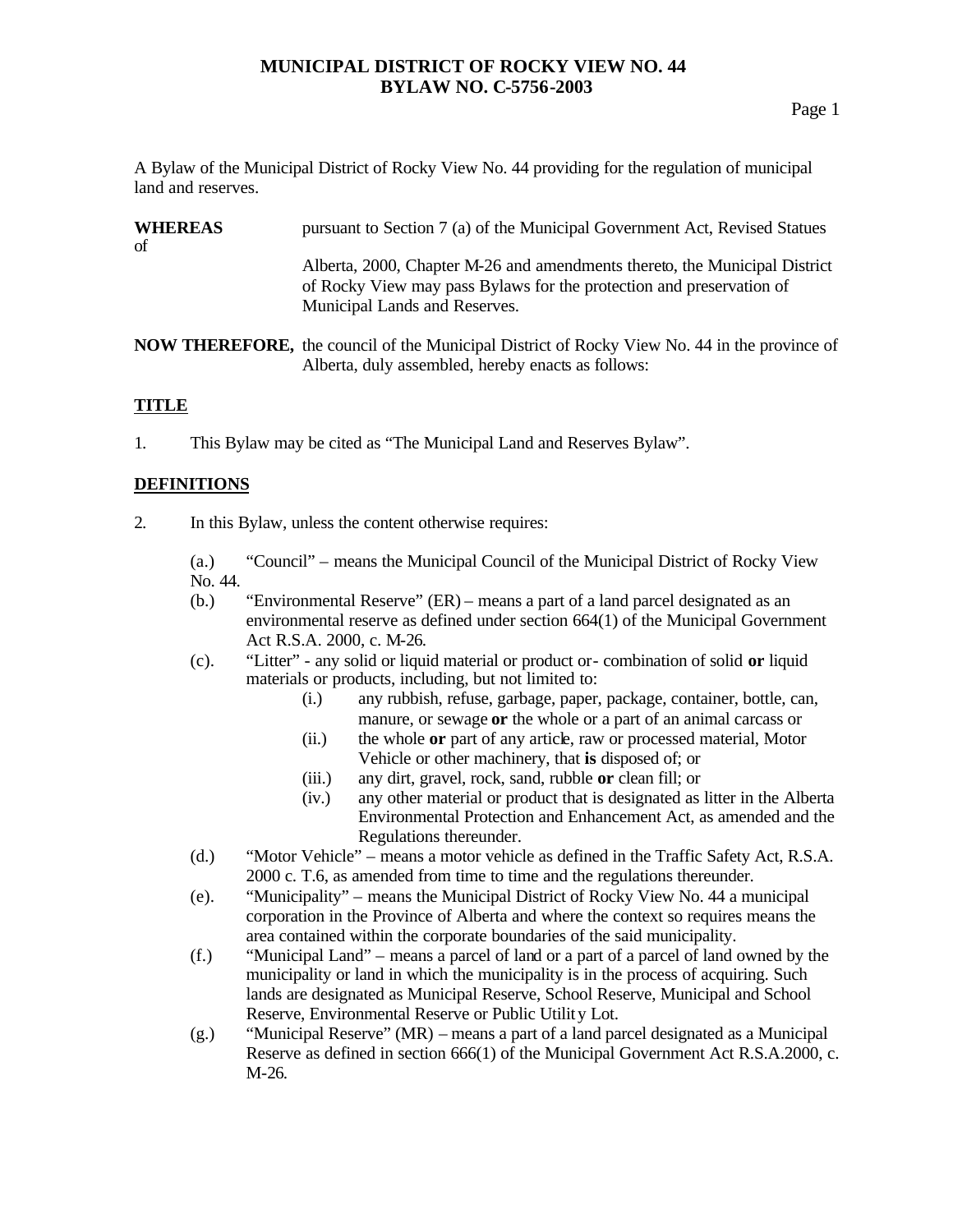- (h.) "Municipal and School Reserve" (MSR) means part of a land parcel designated as a municipal school reserve as defined in section 666(1) of the Municipal Government Act R.S.A. 2000, c. M-26.
- (i.) "Nuisance" means any activity or condition within the Municipal District of Rocky View No. 44 which interferes with, annoys, disturbs, injures or endangers the safety, comfort, peace or health of others.
- (j.) "Peace Officer" means a member of the Royal Canadian Mounted Police, a Special Constable or Bylaw Officer employed by the Municipal District of Rocky View or any other sworn Police Officer in the Province of Alberta.
- (k.) "Permit" means a written authorization issued pursuant to approval granted by the Municipal District of Rocky View No. 44 in respect to activities on municipal lands, reserves or structures.
- (l.) "Permittee" means a person who applied and obtained a permit in respect to activities on municipal lands, reserves or structures.
- (m.) "Person" means the person who owns a vehicle, a person whose name appears on the vehicle registration or any person in care and control of a vehicle by implied permission of the owner or by rental agreement.
- (n.) "Public Utility Lot" (PUL) means a part of a land parcel designated as a public utility lot as defined in the Municipal Government Act R.S.A. 2000, c. M-26.
- (o.) "School Reserve" (SR) means a part of a land parcel designated as a school reserve as defined in the Municipal Government Act R.S.A. 2000, c. M-26.
- (p.) "Special Constable" means a person appointed under the authority of the Police Act R.S.A. 2000. chapter P-17, section 42 and employed as such by the Municipal District of Rocky View No. 44.
- (q.) "Violation Ticket" means a ticket issued to Part 2 of the Provincial Offences and Procedures Act, R.S.A. 2000 c. P-34.

# **PEACE OFFICERS AUTHORITY**

3. Any member of the Royal Canadian Mounted Police, Special Constable or Bylaw Officer appointed and employed by the Municipal District of Rocky View are authorized to enforce any section of this Bylaw.

# **POWERS OF PEACE OFFICERS**

- 4. Peace Officers for the purpose of this Bylaw may:
	- (a.) enforce any part of this Bylaw within the Municipal District of Rocky View No. 44 corporate boundary.
	- (b.) access any municipal land, reserve or structure, at any time for inspection or enforcement activities.
	- (c.) suspend or cancel any permits issued pursuant to any municipal land, reserve or structure.
	- (d.) order any person or corporation to cease and desist any activity on municipal land, reserve or structure, which in the opinion of the peace officer, such activity may compromise the quality of the land, reserve or structure.
	- (e.) order the restoration of any disturbed land, reserve or structures to their original condition at the offender's expense.
	- (f.) remove and seize any items not described within the terms of an authorized permit.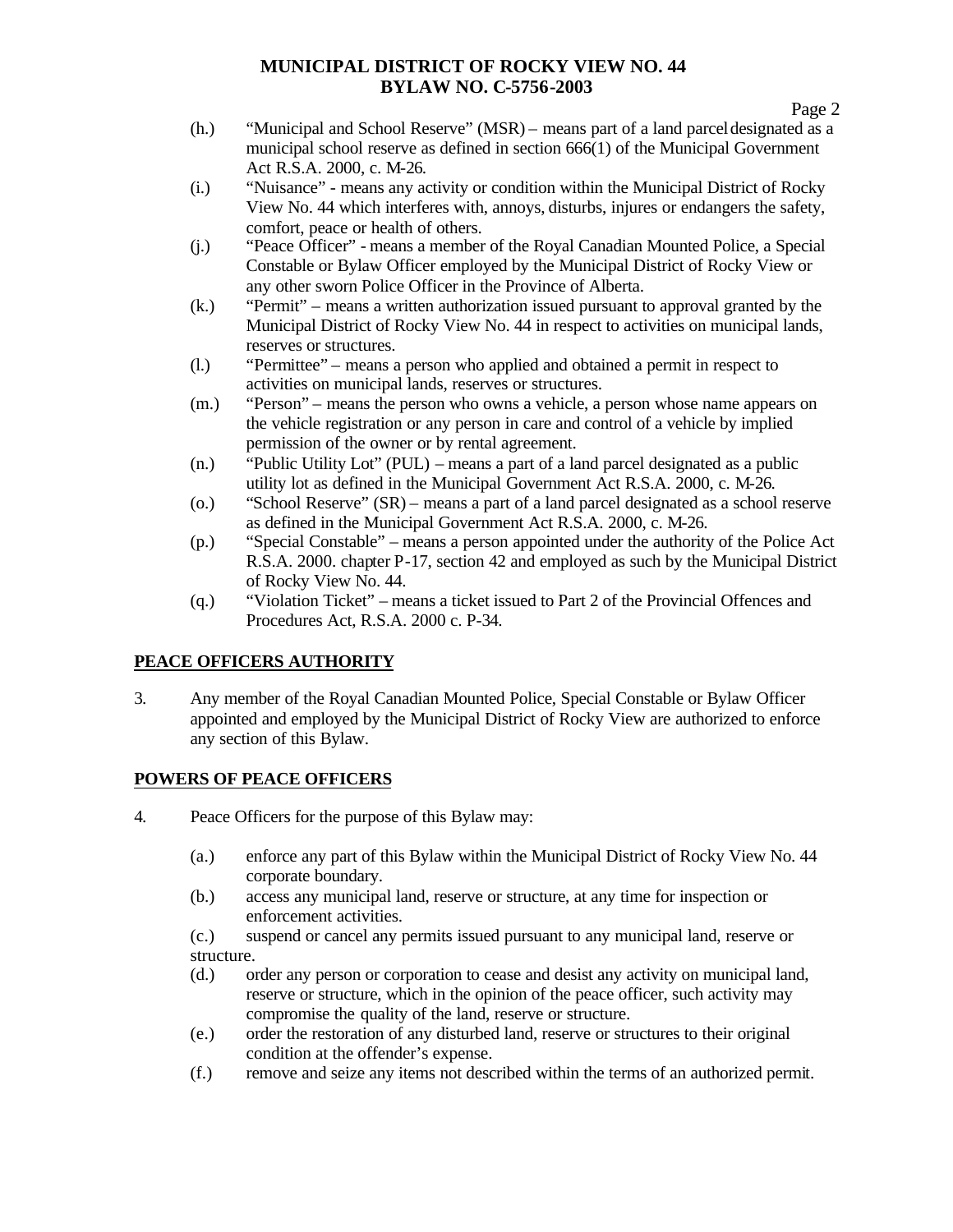(g.) serve written notice under "Schedule A" describing the unsatisfactory condition(s), expectations of restoration and a date to which such restoration is to be completed by. Failure to meet conditions may result in prosecution.

### **OFFENCES**

- 5. No person shall without, a written authorized permit:
	- (a.) Fail to produce a valid permit at the request of a peace officer, on any municipal land, reserve or structure.
	- (b.) In any way injure or deface any turf, tree, shrub, hedge, plant, flower or structure on municipal land or reserve.
	- (c.) Dig in the earth, or remove any natural feature or man-made structure from municipal land, reserve or structure.
	- (d.) Conduct any activity, which causes a disturbance to anyone's peaceful enjoyment of public or private property.
	- (e.) Discard any litter on land or water on municipal land, reserve or structure.
	- (f.) Obstruct any peace officer in the performance of his investigation and lawful authority to enforce this Bylaw.
	- 5.1 No person shall, without a written authorized permit:
		- (a.) Place or erect any structures, sign, bulletin board, post, pole, or advertising device of any kind, attach any notice, bill, poster, sign, wire, or cord to any tree, shrub, fence, railing, post or structure on any municipal land, reserve or structure.
		- (b.) Sell or offer for sale any article of food, drink, or merchandise, or carry on any business on any municipal land, reserve or structure.
		- (c.) Discharge or ignite any fireworks or missiles from any municipal land, reserve or structure.
		- (d.) Park or operate any motorized vehicles / trailers on municipal land or reserve.
		- (e.) Camp or take up occupancy on any municipal land, reserve or structure.
		- (f.) Light any outdoor fire on municipal land, reserve or structure.
		- (g.) Permit any livestock to graze on any municipal land or reserve.
		- (h.) Discharge any firearms on municipal land, reserve or structure.
		- (i.) Hunt or trap any animal on municipal land, reserve or structure.

#### **GENERAL PENALTY PROVISION**

6. Any Person that violates any provision of this Bylaw is guilty of an offence and is liable upon conviction to a maximum fine of \$10,000 or in default of payment of the fine to imprisonment for a period not exceeding one year, or to both fine and imprisonment in such amounts.

#### **MINIMUM AND SPECIFIED PENALTIES**

7(a.). The minimum and specified penalty for a violation of any provision of this Bylaw is a fine in the amount of \$500.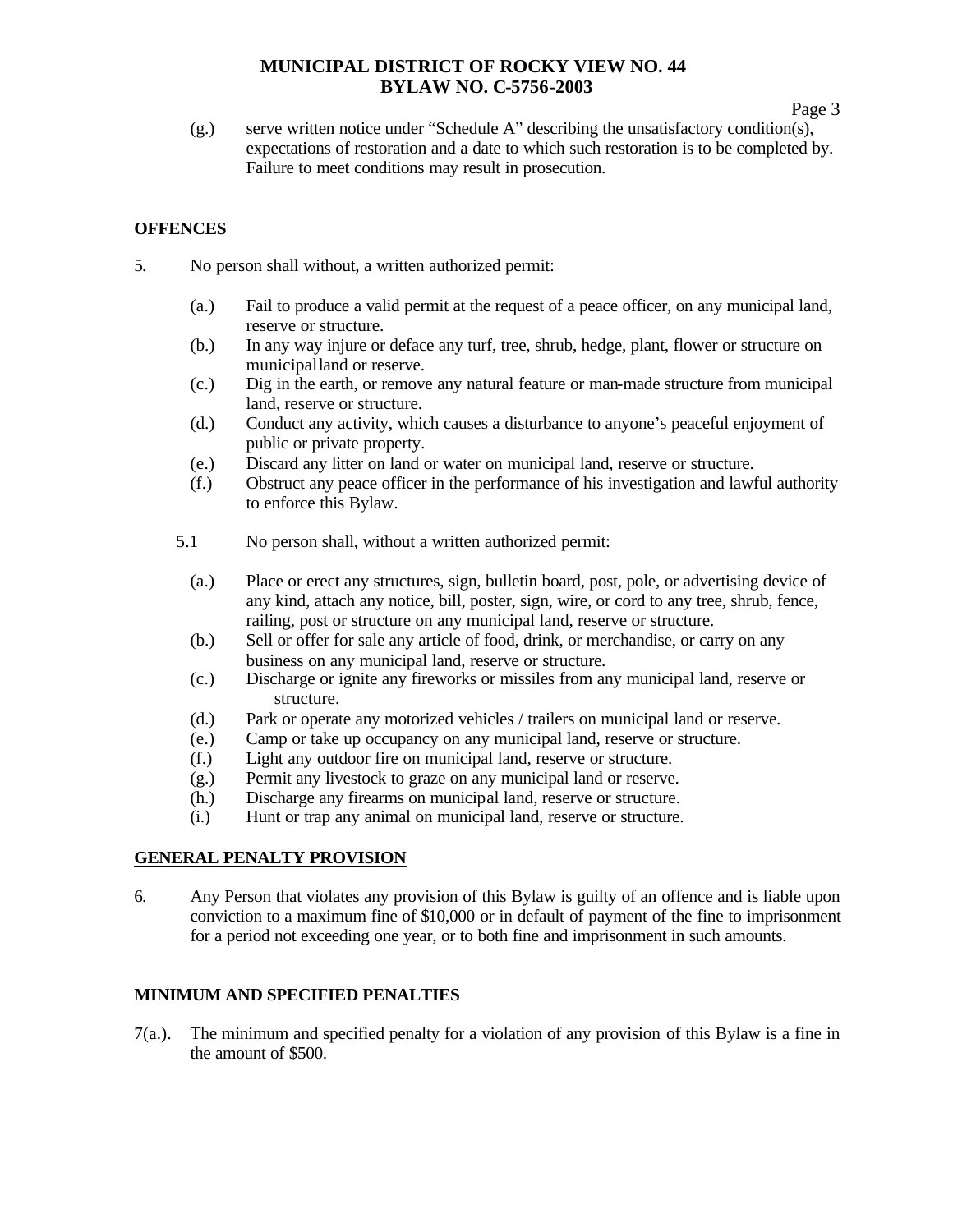- (b.). Notwithstanding Section 9 of this Bylaw, if a Person violates the same provision of this Bylaw twice within a one-year period, the minimum and specified penalty for the second such violation shall be a fine in the amount of \$1000.
- (c.) The levying and payment of any fine or the imprisonment for any period provided in this Bylaw shall not relieve a person from the necessity of paying any fees, charges or costs from which he is liable under the provisions of this Bylaw.
- (d.) A Provincial Judge/Commissioner, in addition to the penalties provided in this section, may if they consider the offence sufficiently serious, directs or order restoration of the affected land or, order compensation to be paid to the Municipal District of Rocky View No. 44 as a result of costs incurred to the Municipality for restoration.

#### **ENFORCEMENT**

- 8. Where an Enforcement Officer has reasonable grounds to believe that a Person has violated any provision of this Bylaw, the Enforcement Officer may commence Court proceedings against such Person by:
	- (a) Issuing the Person a Violation Ticket pursuant to the provisions of Part 2 of the *Provincial Offences Procedure Act*; or
	- (b) Swearing out an Information and Complaint against the Person.

Where an Enforcement Officer issues a Person a Violation Ticket in accordance with Section 11 of this Bylaw, the Officer may either:

- (a) allow the Person to pay the specified penalty as provided for the offence in Sections 9 and 10 of this Bylaw by including such specified penalty in the Violation Ticket; or
- (b) require a Court appearance of the Person where the Enforcement Officer believes that such appearance is in the public interest, pursuant to the provisions of Part 2 of the *Provincial Offences Procedure Act*.

No provision of this Bylaw nor any action taken pursuant to any provision of this Bylaw shall restrict, limit, prevent or preclude the Municipal District from pursuing any other remedy in relation to a Premises provided by the *Municipal Government Act,* or any other law of the Province of Alberta.

10. Each provision of this Bylaw is independent of all other provisions. If any such provision is declared invalid by a Court of competent jurisdiction, all other provisions of this Bylaw will remain valid and enforceable.

### **STRICT LIABILITY OFFENCE**

11. It is the intention of Council that all offences created by this Bylaw be interpreted to be strict liability offences.